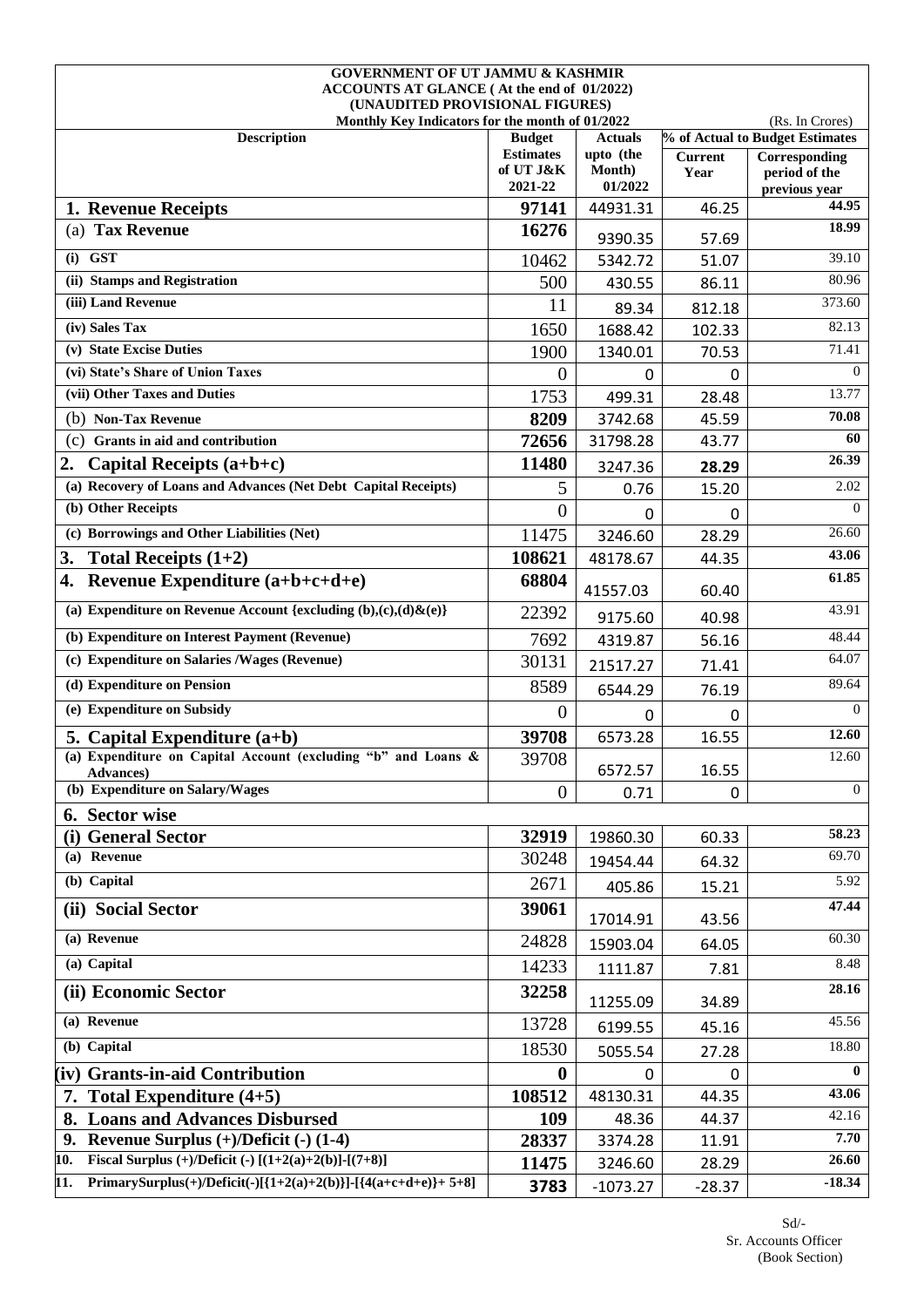| <b>Monthly Trend</b>                          |                |                                 |                |                    |  |  |  |  |
|-----------------------------------------------|----------------|---------------------------------|----------------|--------------------|--|--|--|--|
|                                               |                | (Format of Progressive Figures) |                | (Rs. In Crores)    |  |  |  |  |
| <b>Revenue Receipts</b><br><b>Tax Revenue</b> |                |                                 |                |                    |  |  |  |  |
| <b>Month</b>                                  |                | 2021-2022                       |                | 2020-2021          |  |  |  |  |
|                                               |                |                                 |                |                    |  |  |  |  |
|                                               | <b>Monthly</b> | <b>Progressive</b>              | <b>Monthly</b> | <b>Progressive</b> |  |  |  |  |
| April                                         | 1104.73        | 1104.73                         | 106.68         | 106.68             |  |  |  |  |
| May                                           | 477.46         | 1582.19                         | 291.42         | 398.10             |  |  |  |  |
| June                                          | 738.89         | 2321.08                         | 525.34         | 923.44             |  |  |  |  |
| July                                          | 1066.21        | 3387.29                         | 721.10         | 1644.54            |  |  |  |  |
| August                                        | 1030.40        | 4417.69                         | 713.32         | 2357.86            |  |  |  |  |
| September                                     | 951.73         | 5369.42                         | 760.80         | 3118.66            |  |  |  |  |
| October                                       | 1060.25        | 6429.67                         | 911.41         | 4030.07            |  |  |  |  |
| November                                      | 968.73         | 7398.40                         | 830.99         | 4861.06            |  |  |  |  |
| December                                      | 854.49         | 8252.89                         | 850.24         | 5711.30            |  |  |  |  |
| January                                       | 1137.46        | 9390.35                         | 829.36         | 6540.66            |  |  |  |  |
| February                                      |                |                                 | 1010.07        | 7550.73            |  |  |  |  |
| March                                         |                |                                 | 1008.12        | 8558.85            |  |  |  |  |
| March (Suppl.                                 |                |                                 |                |                    |  |  |  |  |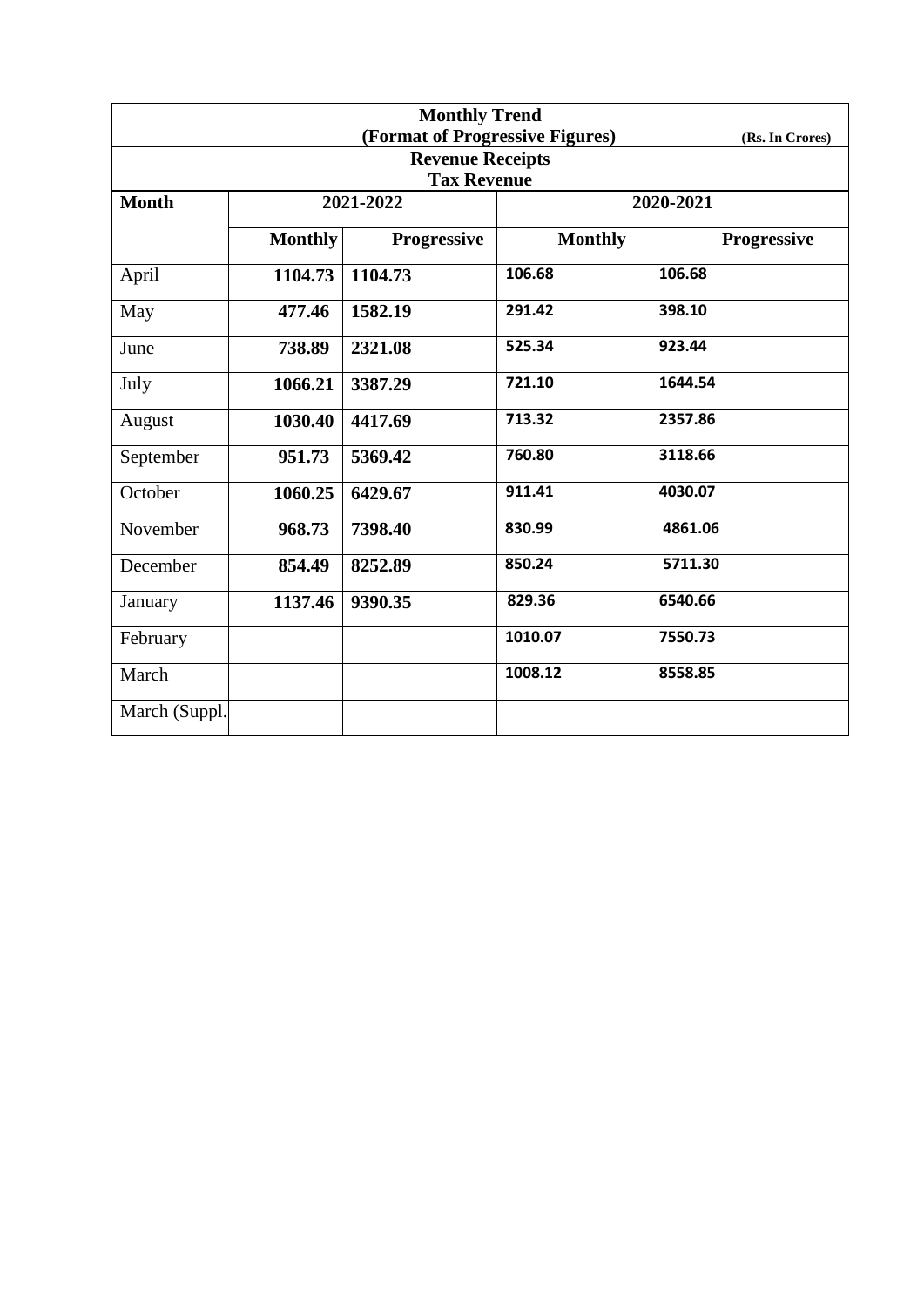| <b>Monthly Trend</b> |                |                                 |                |                 |  |
|----------------------|----------------|---------------------------------|----------------|-----------------|--|
|                      |                | (Format of Progressive Figures) |                | (Rs. In Crores) |  |
|                      |                | <b>Revenue Receipts</b>         |                |                 |  |
|                      |                | <b>Non-Tax Revenue</b>          |                |                 |  |
| <b>Month</b>         |                | 2021-2022                       |                | 2020-2021       |  |
|                      | <b>Monthly</b> | Progressive                     | <b>Monthly</b> | Progressive     |  |
| April                | 194.23         | 194.23                          | 113.73         | 113.73          |  |
| May                  | 148.65         | 342.88                          | 88.26          | 201.99          |  |
| June                 | 223.25         | 566.13                          | 230.50         | 432.49          |  |
| July                 | 256.45         | 822.58                          | 196.50         | 628.99          |  |
| August               | 326.46         | 1149.04                         | 312.24         | 941.23          |  |
| September            | 374.15         | 1523.19                         | 300.91         | 1242.14         |  |
| October              | 285.76         | 1808.95                         | 801.31         | 2043.45         |  |
| November             | 707.74         | 2516.69                         | 262.76         | 2306.21         |  |
| December             | 628.35         | 3145.04                         | 271.76         | 577.97          |  |
| January              | 597.64         | 3742.68                         | 270.86         | 2848.83         |  |
| February             |                |                                 | 351.61         | 3200.44         |  |
| March                |                |                                 | 1194.55        | 4394.99         |  |
| March (Suppl.)       |                |                                 |                |                 |  |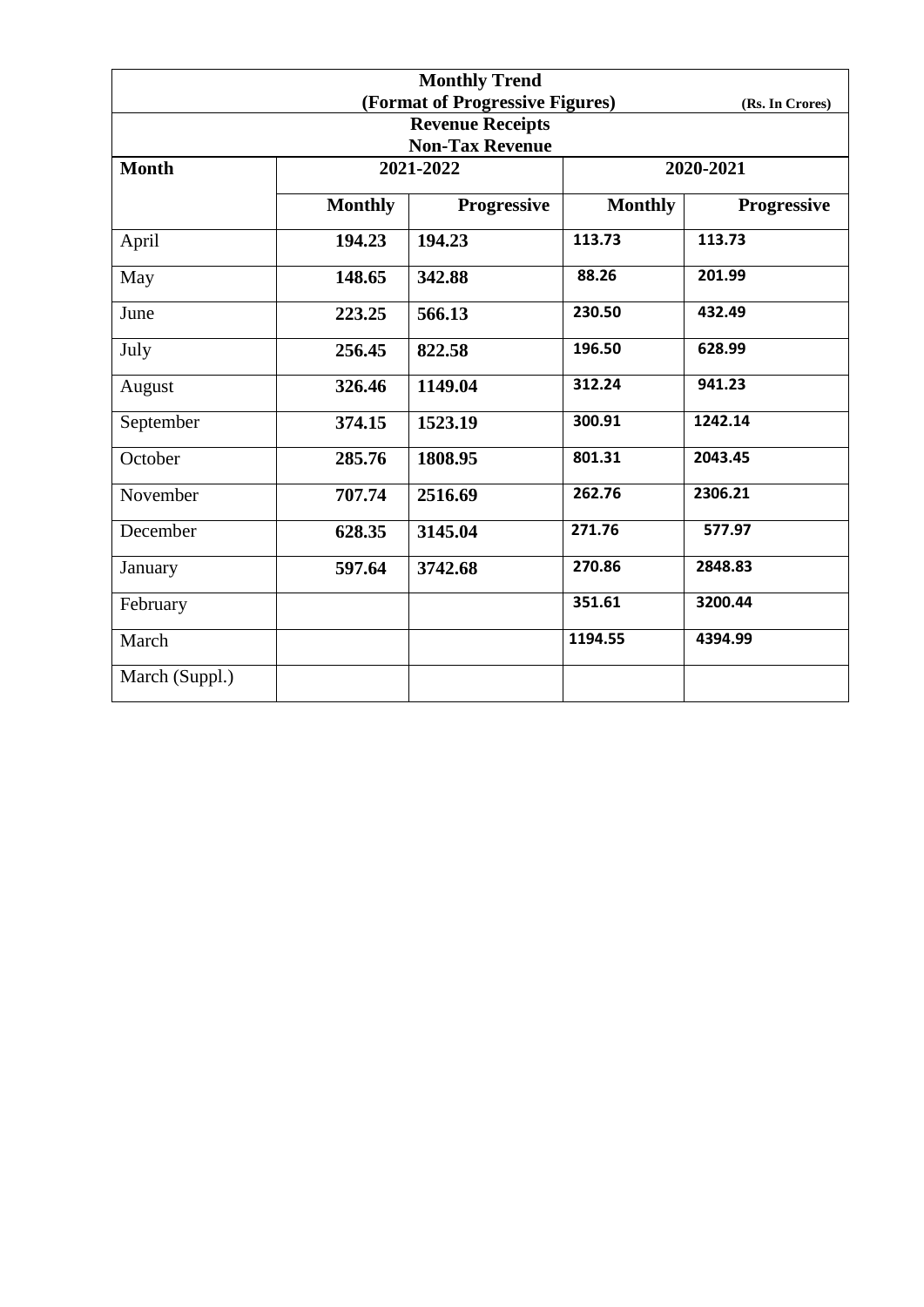| <b>Monthly Trend</b> |                |                                       |                |                 |  |
|----------------------|----------------|---------------------------------------|----------------|-----------------|--|
|                      |                | (Format of Progressive Figures)       |                | (Rs. In Crores) |  |
|                      |                | <b>Revenue Receipts</b>               |                |                 |  |
|                      |                | <b>Grants-in-aid and Contribution</b> |                |                 |  |
| <b>Month</b>         |                | 2021-2022                             | 2020-2021      |                 |  |
|                      | <b>Monthly</b> | Progressive                           | <b>Monthly</b> | Progressive     |  |
| April                | 3262.55        | 3262.55                               | $\mathbf 0$    | $\mathbf 0$     |  |
| May                  | 2439.11        | 5701.66                               | 5476.72        | 5476.72         |  |
| June                 | 5587.67        | 11289.33                              | 2747.23        | 8223.95         |  |
| July                 | 2025.24        | 13314.57                              | 4861.07        | 13085.02        |  |
| August               | 2395.86        | 15710.43                              | 465.78         | 13550.80        |  |
| September            | 600.78         | 16311.21                              | 2388.78        | 15939.58        |  |
| October              | 5900.76        | 22211.97                              | 3450.48        | 19390.06        |  |
| November             | 2997.74        | 25209.71                              | 2829.44        | 22219.50        |  |
| December             | 3301.02        | 28510.73                              | 3751.47        | 25970.97        |  |
| January              | 3287.55        | 31798.28                              | 5585.75        | 31556.72        |  |
| February             |                |                                       | 5198.70        | 36755.42        |  |
| March                |                |                                       | 5287.95        | 42043.37        |  |
| March (Suppl.)       |                |                                       |                |                 |  |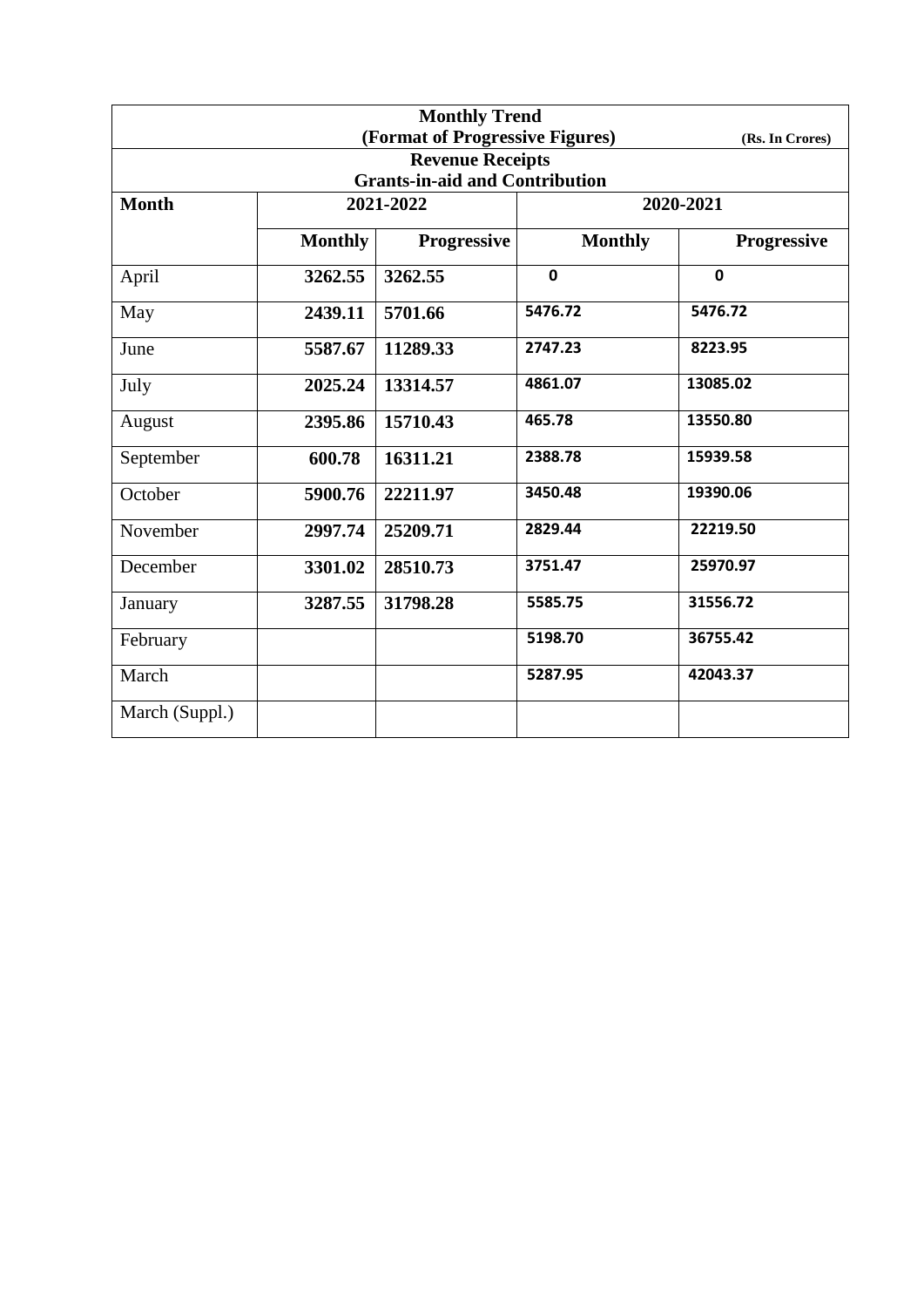| <b>Monthly Trend</b>                  |                |                                 |                |                 |  |  |
|---------------------------------------|----------------|---------------------------------|----------------|-----------------|--|--|
|                                       |                | (Format of Progressive Figures) |                | (Rs. In Crores) |  |  |
|                                       |                | <b>Capital Receipts</b>         |                |                 |  |  |
| <b>Recovery of Loans and Advances</b> |                |                                 |                |                 |  |  |
| <b>Month</b>                          |                | 2021-2022                       | 2020-2021      |                 |  |  |
|                                       | <b>Monthly</b> | Progressive                     | <b>Monthly</b> | Progressive     |  |  |
| April                                 | 0.10           | 0.10                            | 0.02           | 0.02            |  |  |
| May                                   | 0.12           | 0.22                            | 0.04           | 0.06            |  |  |
| June                                  | 0.04           | 0.26                            | 0.04           | 0.10            |  |  |
| July                                  | 0.08           | 0.34                            | 0.07           | 0.17            |  |  |
| August                                | 0.04           | 0.38                            | 0.02           | 0.19            |  |  |
| September                             | 0.08           | 0.46                            | 0.07           | 0.26            |  |  |
| October                               | 0.04           | 0.50                            | 0.05           | 0.31            |  |  |
| November                              | 0.07           | 0.57                            | 0.11           | 0.42            |  |  |
| December                              | 0.14           | 0.71                            | 1.32           | 1.74            |  |  |
| January                               | 0.05           | 0.76                            | 0.06           | 1.80            |  |  |
| February                              |                |                                 | 0.06           | 1.86            |  |  |
| March                                 |                |                                 | 0.07           | 1.93            |  |  |
| March (Suppl.)                        |                |                                 |                |                 |  |  |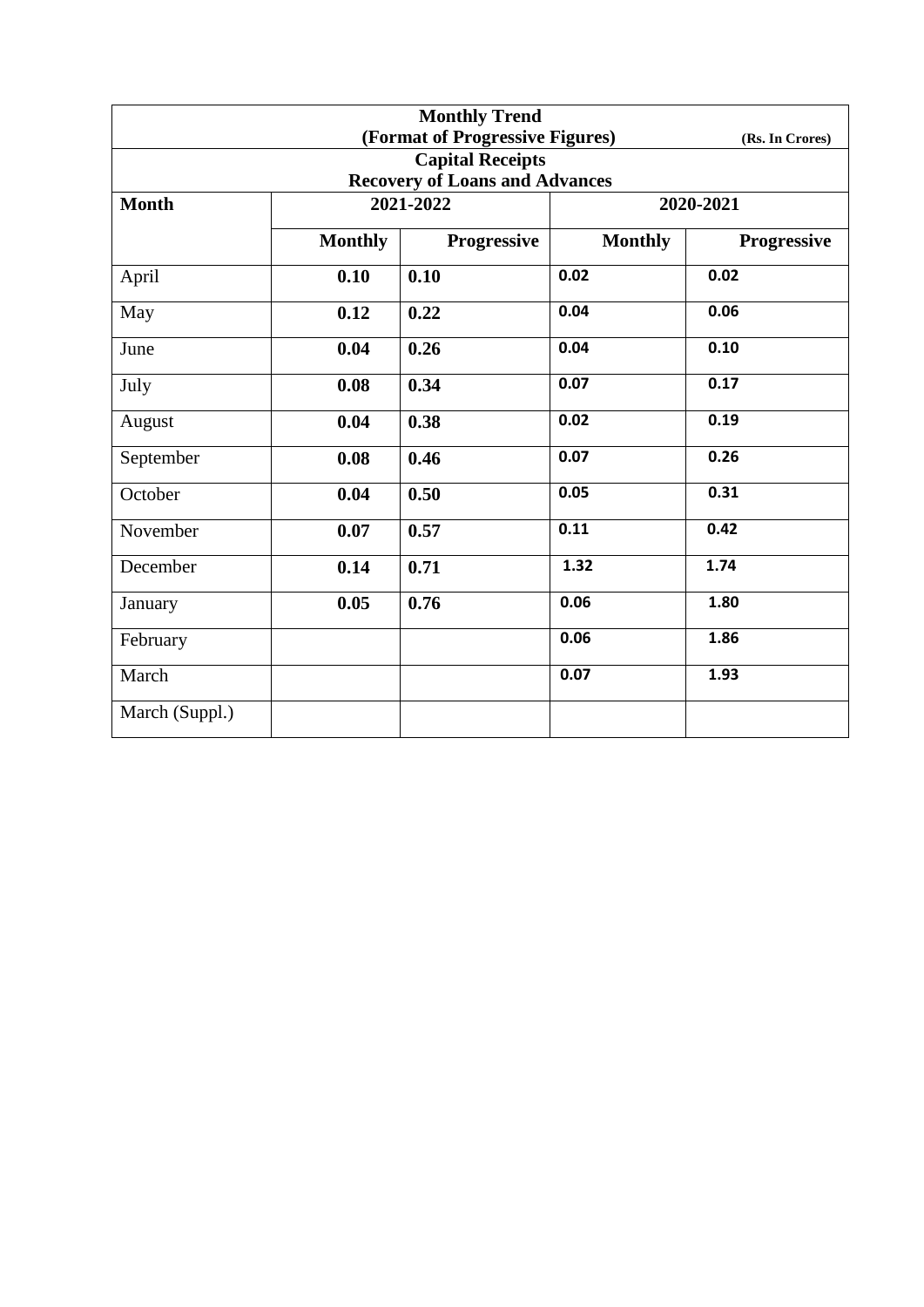| <b>Monthly Trend</b>  |                  |                                 |                |                 |  |  |
|-----------------------|------------------|---------------------------------|----------------|-----------------|--|--|
|                       |                  | (Format of Progressive Figures) |                | (Rs. In Crores) |  |  |
|                       |                  | <b>Capital Receipts</b>         |                |                 |  |  |
| <b>Other Receipts</b> |                  |                                 |                |                 |  |  |
| <b>Month</b>          |                  | 2021-2022                       |                | 2020-2021       |  |  |
|                       | <b>Monthly</b>   | Progressive                     | <b>Monthly</b> | Progressive     |  |  |
| April                 | $\boldsymbol{0}$ | $\boldsymbol{0}$                | $\mathbf 0$    | $\mathbf 0$     |  |  |
| May                   | $\bf{0}$         | $\boldsymbol{0}$                | $\mathbf 0$    | $\mathbf 0$     |  |  |
| June                  | $\bf{0}$         | $\boldsymbol{0}$                | $\mathbf 0$    | $\mathbf 0$     |  |  |
| July                  | $\boldsymbol{0}$ | $\boldsymbol{0}$                | $\mathbf 0$    | $\mathbf 0$     |  |  |
| August                | $\bf{0}$         | $\boldsymbol{0}$                | $\mathbf 0$    | $\mathbf 0$     |  |  |
| September             | $\bf{0}$         | $\boldsymbol{0}$                | $\mathbf 0$    | $\mathbf 0$     |  |  |
| October               | $\bf{0}$         | $\boldsymbol{0}$                | $\mathbf 0$    | $\mathbf 0$     |  |  |
| November              | $\bf{0}$         | $\boldsymbol{0}$                | $\mathbf 0$    | $\mathbf 0$     |  |  |
| December              | $\bf{0}$         | $\boldsymbol{0}$                | $\mathbf 0$    | $\mathbf 0$     |  |  |
| January               | $\bf{0}$         | $\bf{0}$                        | $\mathbf 0$    | $\mathbf 0$     |  |  |
| February              |                  |                                 | $\mathbf 0$    | $\mathbf 0$     |  |  |
| March                 |                  |                                 | $\mathbf 0$    | $\mathbf 0$     |  |  |
| March (Suppl.)        |                  |                                 |                |                 |  |  |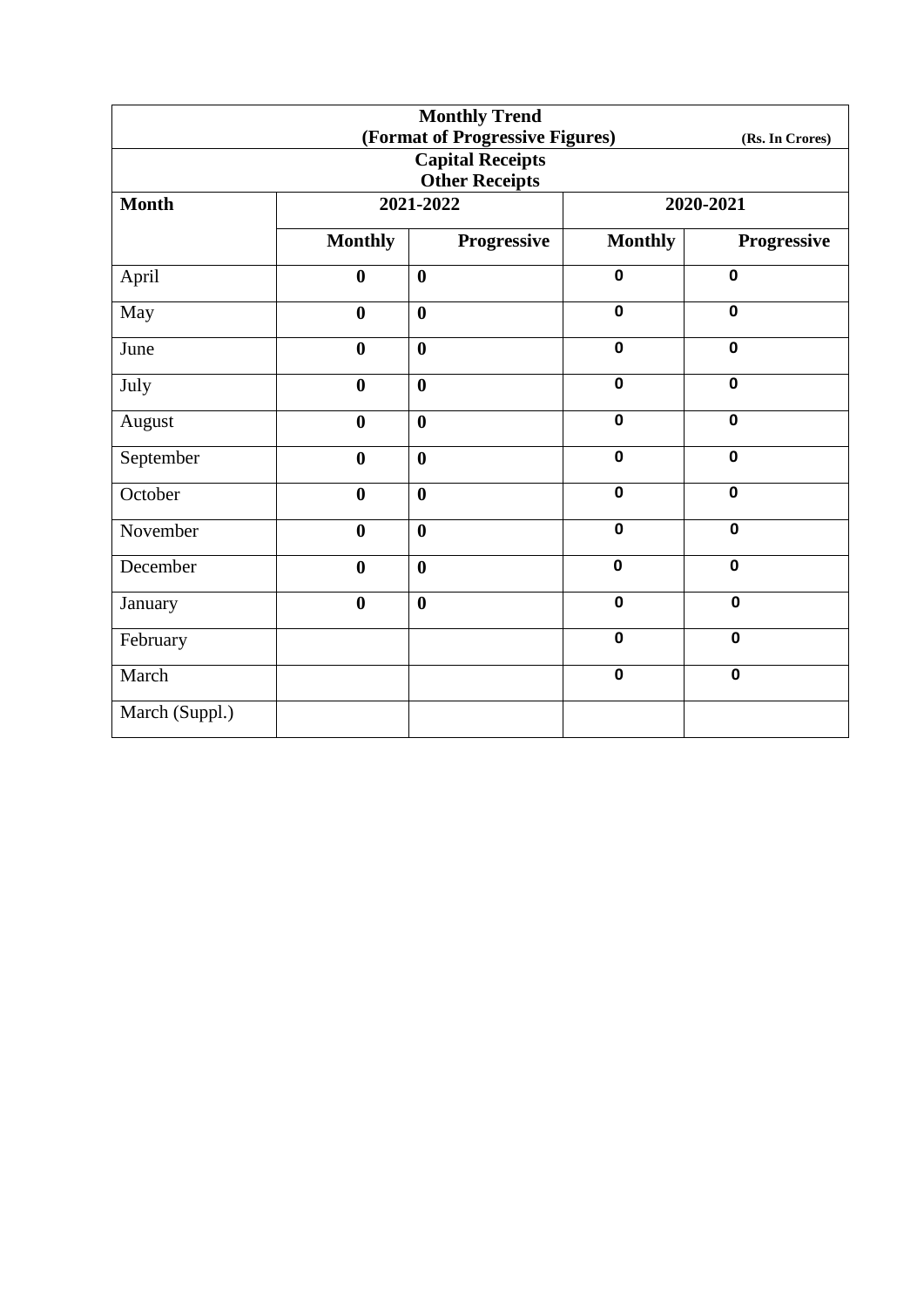| <b>Monthly Trend</b> |                |                                         |                |                    |  |
|----------------------|----------------|-----------------------------------------|----------------|--------------------|--|
|                      |                | (Format of Progressive Figures)         |                | (Rs. In Crores)    |  |
|                      |                | <b>Capital Receipts</b>                 |                |                    |  |
|                      |                | <b>Borrowings and Other Liabilities</b> |                |                    |  |
| <b>Month</b>         | 2021-2022      |                                         | 2020-2021      |                    |  |
|                      | <b>Monthly</b> | <b>Progressive</b>                      | <b>Monthly</b> | <b>Progressive</b> |  |
| April                | $-751.34$      | $-751.34$                               | 3,085.47       | 3,085.47           |  |
| May                  | 534.39         | 216.95                                  | $-2100.32$     | 985.15             |  |
| June                 | $-2482.97$     | $-2699.92$                              | 51.73          | 1036.88            |  |
| July                 | 1827.24        | $-872.68$                               | 38.27          | 1075.15            |  |
| August               | 620.69         | $-251.99$                               | 505.46         | 1580.61            |  |
| September            | 2482.13        | 2734.12                                 | 407.19         | 1987.80            |  |
| October              | $-2147.49$     | 586.63                                  | 455.51         | 2443.31            |  |
| November             | 943.20         | 1529.83                                 | 800.55         | 3243.86            |  |
| December             | $-512.75$      | 2042.58                                 | 921.10         | 4164.96            |  |
| January              | 1204.02        | 3246.60                                 | 1441.46        | 2723.50            |  |
| February             |                |                                         | $-684.81$      | 2038.69            |  |
| March                |                |                                         | 4786.38        | 6825.07            |  |
| March (Suppl.)       |                |                                         |                |                    |  |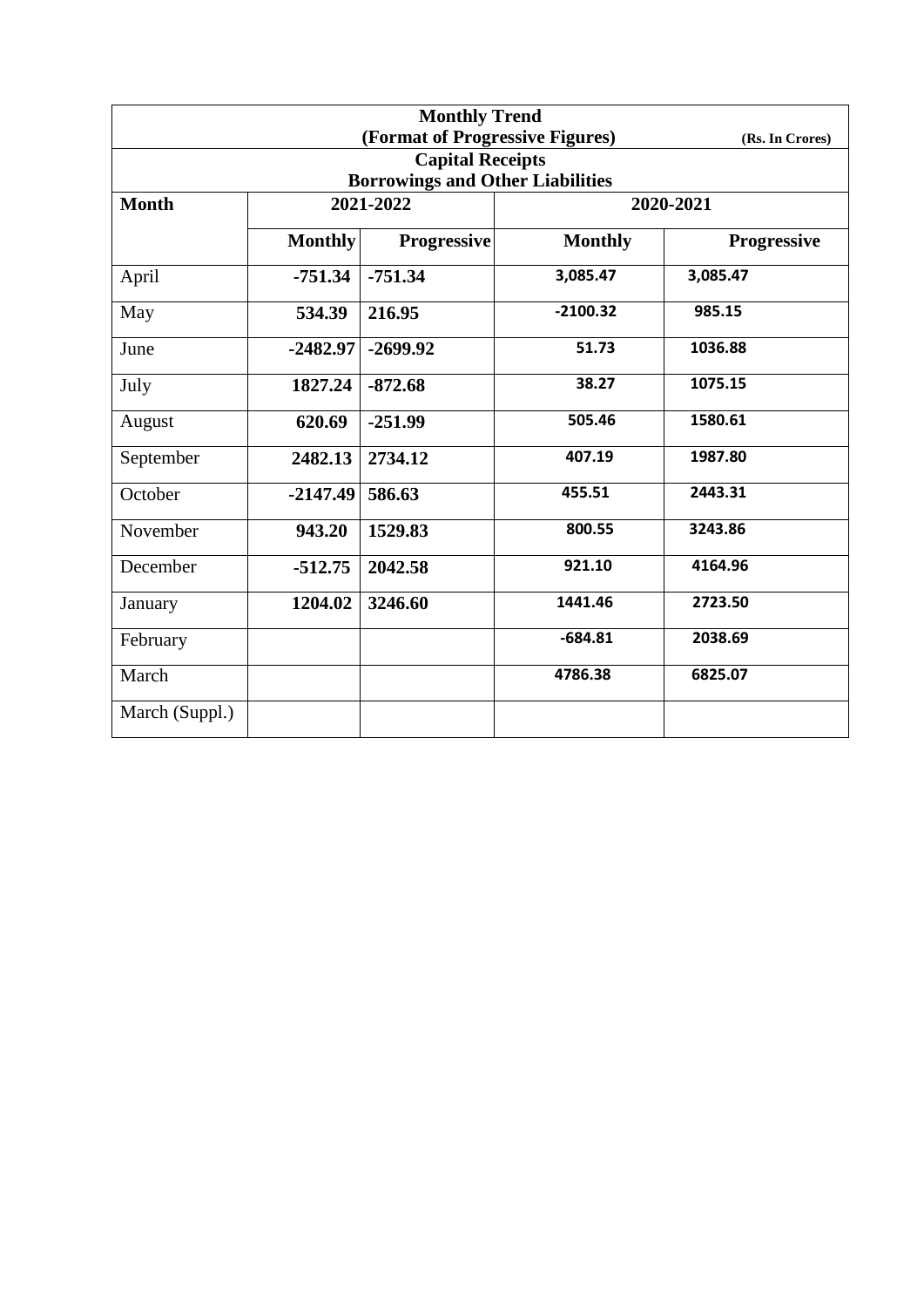| <b>Monthly Trend</b> |                |                    |                                 |                    |  |
|----------------------|----------------|--------------------|---------------------------------|--------------------|--|
|                      |                |                    | (Format of Progressive Figures) | (Rs. In Crores)    |  |
|                      |                |                    | <b>Revenue Expenditure</b>      |                    |  |
| <b>Month</b>         |                | 2021-2022          |                                 | 2020-2021          |  |
|                      | <b>Monthly</b> | <b>Progressive</b> | <b>Monthly</b>                  | <b>Progressive</b> |  |
| April                | 3812.11        | 3812.11            | 3287.33                         | 3287.33            |  |
| May                  | 3730.41        | 7542.52            | 3496.51                         | 6783.84            |  |
| June                 | 3482.18        | 11024.70           | 3244.99                         | 10028.83           |  |
| July                 | 4561.58        | 15586.28           | 5663.19                         | 15692.02           |  |
| August               | 3672.60        | 19258.88           | 1564.81                         | 17256.83           |  |
| September            | 3878.47        | 23137.35           | 3601.55                         | 20858.38           |  |
| October              | 4261.07        | 27398.42           | 4780.74                         | 25639.12           |  |
| November             | 4807.57        | 32205.99           | 3917.27                         | 29556.39           |  |
| December             | 4439.01        | 36645.00           | 4687.46                         | 34243.85           |  |
| January              | 4912.03        | 41557.03           | 4513.12                         | 38756.97           |  |
| February             |                |                    | 4752.17                         | 43509.14           |  |
| March                |                |                    | 7755.69                         | 51264.83           |  |
| March (Supp          |                |                    |                                 |                    |  |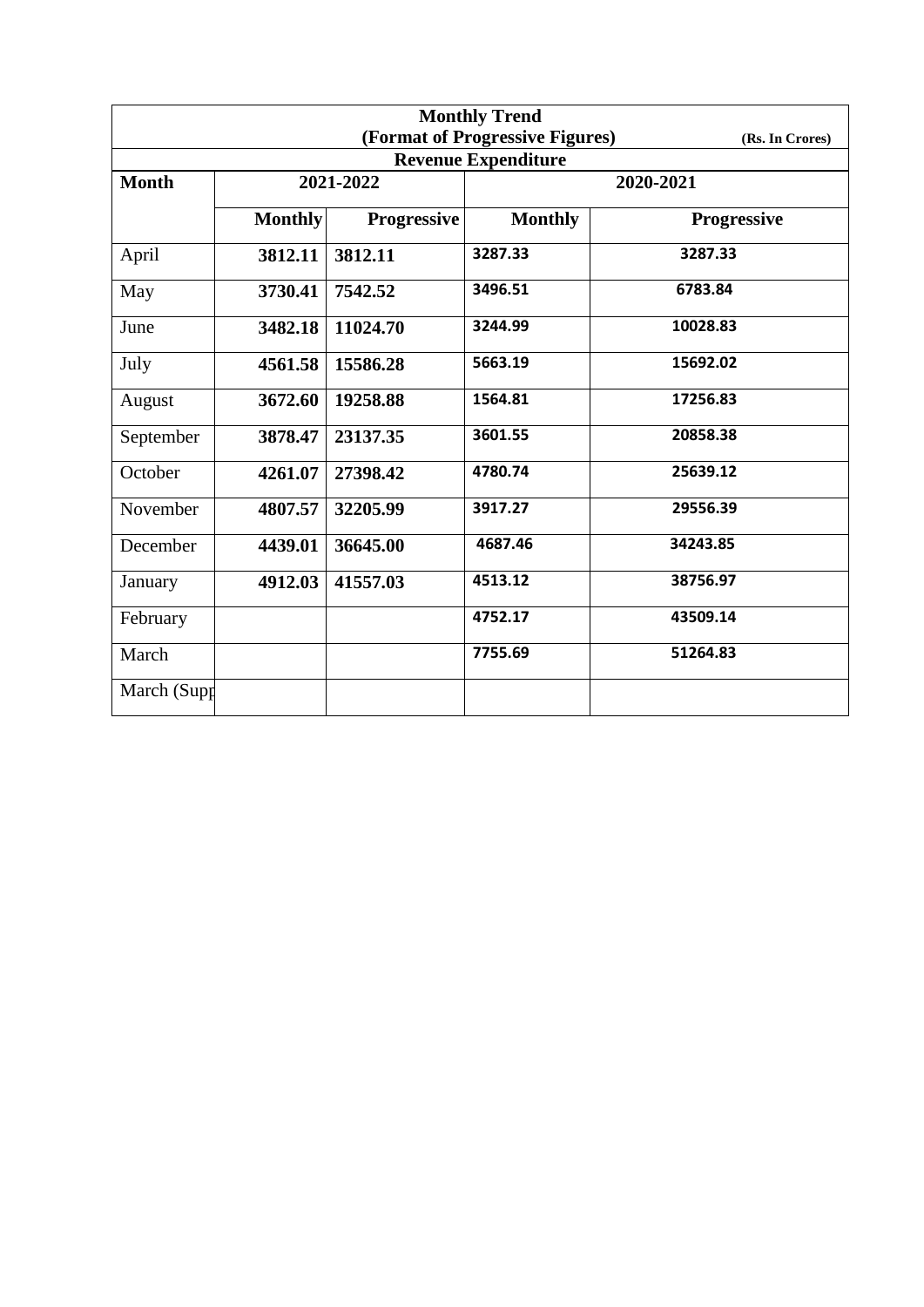| <b>Monthly Trend</b>                   |                |                                 |                |                 |  |  |
|----------------------------------------|----------------|---------------------------------|----------------|-----------------|--|--|
|                                        |                | (Format of Progressive Figures) |                | (Rs. In Crores) |  |  |
|                                        |                | <b>Revenue Expenditure</b>      |                |                 |  |  |
| <b>Expenditure on Interest Payment</b> |                |                                 |                |                 |  |  |
| <b>Month</b>                           |                | 2021-2022                       | 2020-2021      |                 |  |  |
|                                        | <b>Monthly</b> | <b>Progressive</b>              | <b>Monthly</b> | Progressive     |  |  |
| April                                  | 447.74         | 447.74                          | $\mathbf 0$    | $\mathbf 0$     |  |  |
| May                                    | 336.11         | 783.85                          | 490.69         | 490.69          |  |  |
| June                                   | 292.07         | 1075.92                         | 231.14         | 721.83          |  |  |
| July                                   | 528.83         | 1604.75                         | 447.61         | 1169.44         |  |  |
| August                                 | 370.70         | 1975.45                         | 318.62         | 1488.06         |  |  |
| September                              | 618.78         | 2594.23                         | 489.37         | 1977.43         |  |  |
| October                                | 411.08         | 3005.31                         | 312.48         | 2289.91         |  |  |
| November                               | 397.40         | 3402.71                         | 222.33         | 2512.24         |  |  |
| December                               | 358.50         | 3761.21                         | 316.74         | 2828.98         |  |  |
| January                                | 558.66         | 4319.87                         | 508.71         | 3337.69         |  |  |
| February                               |                |                                 | 419.97         | 3757.66         |  |  |
| March                                  |                |                                 | 1187.02        | 4944.68         |  |  |
| March (Suppl.)                         |                |                                 |                |                 |  |  |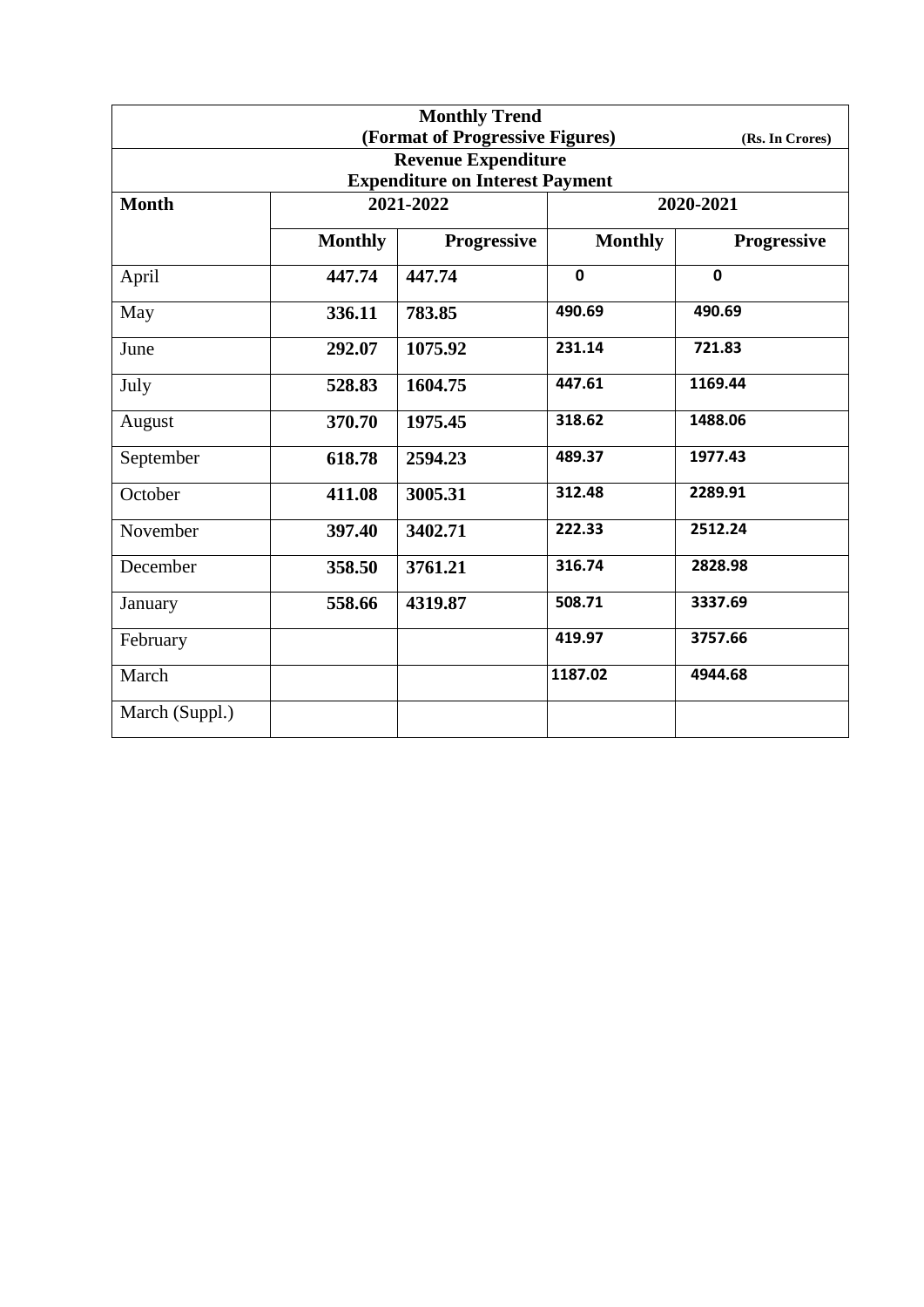| <b>Monthly Trend</b> |                |                                            |                |                 |  |
|----------------------|----------------|--------------------------------------------|----------------|-----------------|--|
|                      |                | (Format of Progressive Figures)            |                | (Rs. In Crores) |  |
|                      |                | <b>Revenue Expenditure</b>                 |                |                 |  |
|                      |                | <b>Expenditure on Salaries &amp; Wages</b> |                |                 |  |
| <b>Month</b>         |                | 2021-2022                                  | 2020-2021      |                 |  |
|                      | <b>Monthly</b> | <b>Progressive</b>                         | <b>Monthly</b> | Progressive     |  |
| April                | 2195.37        | 2195.37                                    | 1934.32        | 1934.32         |  |
| May                  | 2023.00        | 4218.37                                    | 1913.73        | 3848.05         |  |
| June                 | 2112.43        | 6330.80                                    | 1985.96        | 5834.01         |  |
| July                 | 1987.75        | 8318.55                                    | 3536.70        | 9370.71         |  |
| August               | 2116.94        | 10435.49                                   | 401.54         | 9772.25         |  |
| September            | 2208.00        | 12643.49                                   | 1826.93        | 11599.18        |  |
| October              | 2117.61        | 14761.10                                   | 2060.47        | 13659.65        |  |
| November             | 2208.22        | 16969.32                                   | 1973.65        | 15633.30        |  |
| December             | 2260.63        | 19229.95                                   | 2055.12        | 17688.42        |  |
| January              | 2287.32        | 21517.27                                   | 1898.87        | 19587.29        |  |
| February             |                |                                            | 1957.55        | 21544.84        |  |
| March                |                |                                            | 2290.34        | 23835.18        |  |
| March (Suppl.)       |                |                                            |                |                 |  |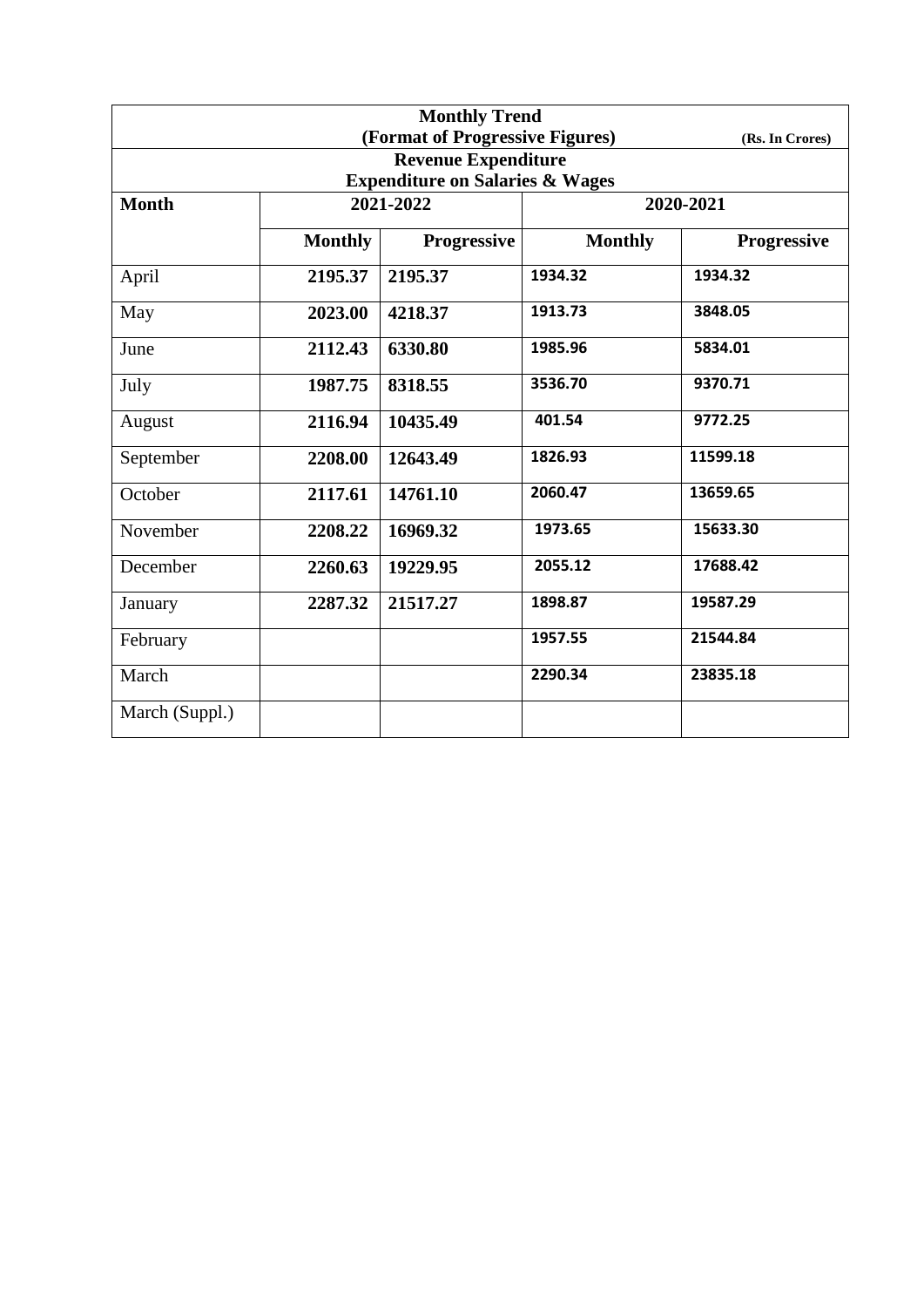| <b>Monthly Trend</b> |                |                                 |                |                    |  |
|----------------------|----------------|---------------------------------|----------------|--------------------|--|
|                      |                | (Format of Progressive Figures) |                | (Rs. In Crores)    |  |
|                      |                | <b>Revenue Expenditure</b>      |                |                    |  |
|                      |                | <b>Expenditure on Pension</b>   |                |                    |  |
| <b>Month</b>         |                | 2021-2022                       |                | 2020-2021          |  |
|                      | <b>Monthly</b> | <b>Progressive</b>              | <b>Monthly</b> | <b>Progressive</b> |  |
| April                | 650.50         | 650.50                          | 432.65         | 432.65             |  |
| May                  | 520.97         | 1171.47                         | 497.54         | 930.19             |  |
| June                 | 514.75         | 1686.22                         | 688.55         | 1618.74            |  |
| July                 | 1267.57        | 2953.79                         | 712.33         | 2331.07            |  |
| August               | 443.89         | 3397.68                         | 591.88         | 2922.95            |  |
| September            | 289.92         | 3687.60                         | 667.19         | 3590.14            |  |
| October              | 769.91         | 4457.51                         | 1271.18        | 4861.32            |  |
| November             | 590.67         | 5048.18                         | 865.10         | 5726.42            |  |
| December             | 728.58         | 5776.76                         | 963.61         | 6690.03            |  |
| January              | 767.53         | 6544.29                         | 1169.46        | 7859.49            |  |
| February             |                |                                 | 761.31         | 8620.80            |  |
| March                |                |                                 | 457.32         | 9078.12            |  |
| March (Suppl.)       |                |                                 |                |                    |  |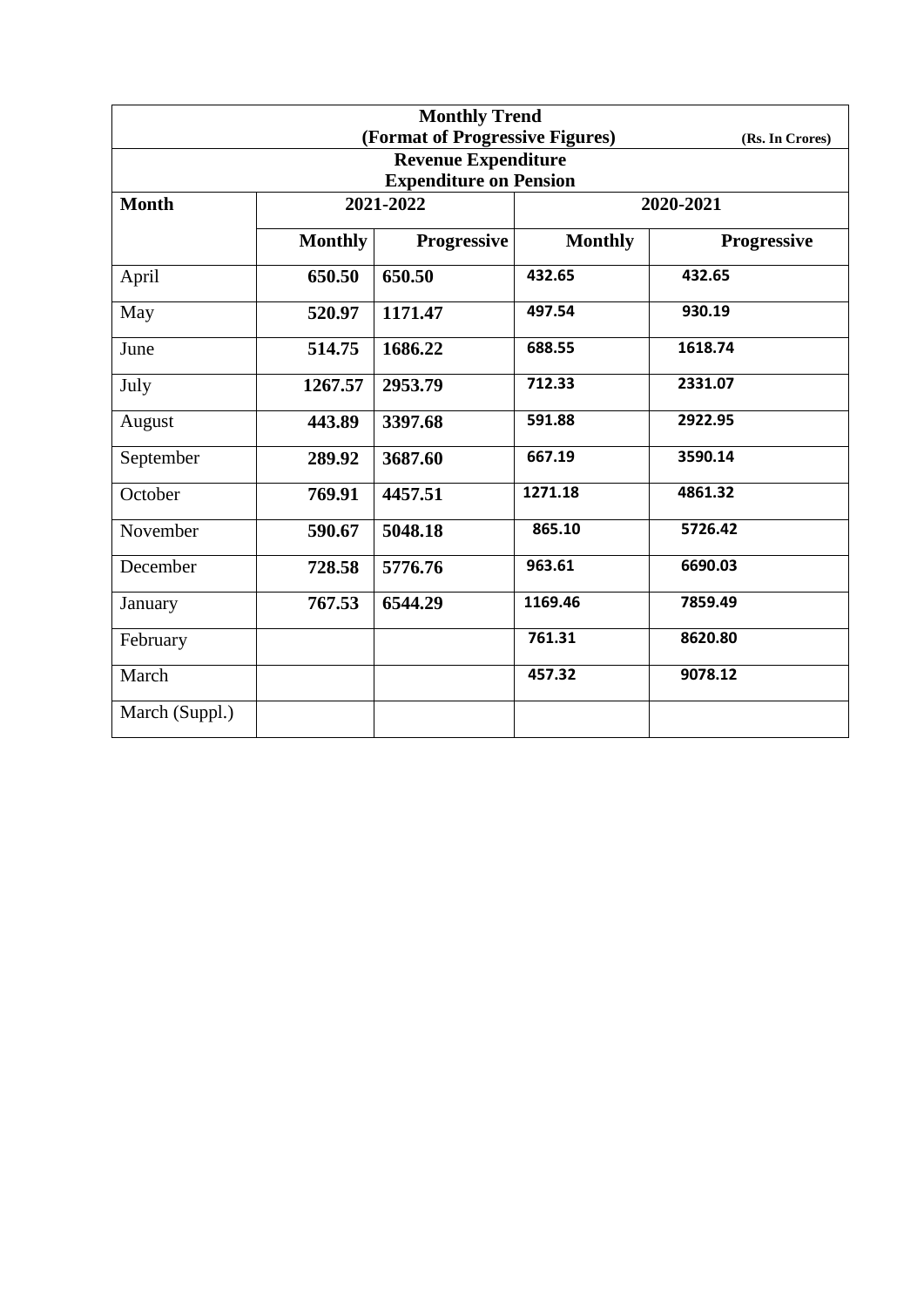| <b>Monthly Trend</b> |                  |                    |                                 |                 |
|----------------------|------------------|--------------------|---------------------------------|-----------------|
|                      |                  |                    | (Format of Progressive Figures) | (Rs. In Crores) |
|                      |                  |                    | <b>Revenue Expenditure</b>      |                 |
|                      |                  |                    | <b>Expenditure on Subsidy</b>   |                 |
| <b>Month</b>         |                  | 2021-2022          |                                 | 2020-2021       |
|                      | <b>Monthly</b>   | <b>Progressive</b> | <b>Monthly</b>                  | Progressive     |
| April                | $\boldsymbol{0}$ | $\boldsymbol{0}$   | $\mathbf 0$                     | $\mathbf 0$     |
| May                  | $\boldsymbol{0}$ | $\boldsymbol{0}$   | $\mathbf 0$                     | $\mathbf 0$     |
| June                 | $\boldsymbol{0}$ | $\boldsymbol{0}$   | $\mathbf 0$                     | $\mathbf 0$     |
| July                 | $\boldsymbol{0}$ | $\boldsymbol{0}$   | $\mathbf 0$                     | $\mathbf 0$     |
| August               | $\boldsymbol{0}$ | $\bf{0}$           | $\mathbf 0$                     | $\mathbf 0$     |
| September            | $\boldsymbol{0}$ | $\bf{0}$           | $\mathbf 0$                     | $\mathbf 0$     |
| October              | $\boldsymbol{0}$ | $\bf{0}$           | $\mathbf 0$                     | $\mathbf 0$     |
| November             | $\boldsymbol{0}$ | $\boldsymbol{0}$   | $\mathbf 0$                     | $\mathbf 0$     |
| December             | $\boldsymbol{0}$ | $\bf{0}$           | $\mathbf 0$                     | $\mathbf 0$     |
| January              | $\boldsymbol{0}$ | $\bf{0}$           | $\mathbf 0$                     | $\mathbf 0$     |
| February             |                  |                    | $\mathbf 0$                     | $\mathbf 0$     |
| March                |                  |                    | $\mathbf 0$                     | $\mathbf 0$     |
| March (Suppl.)       |                  |                    |                                 |                 |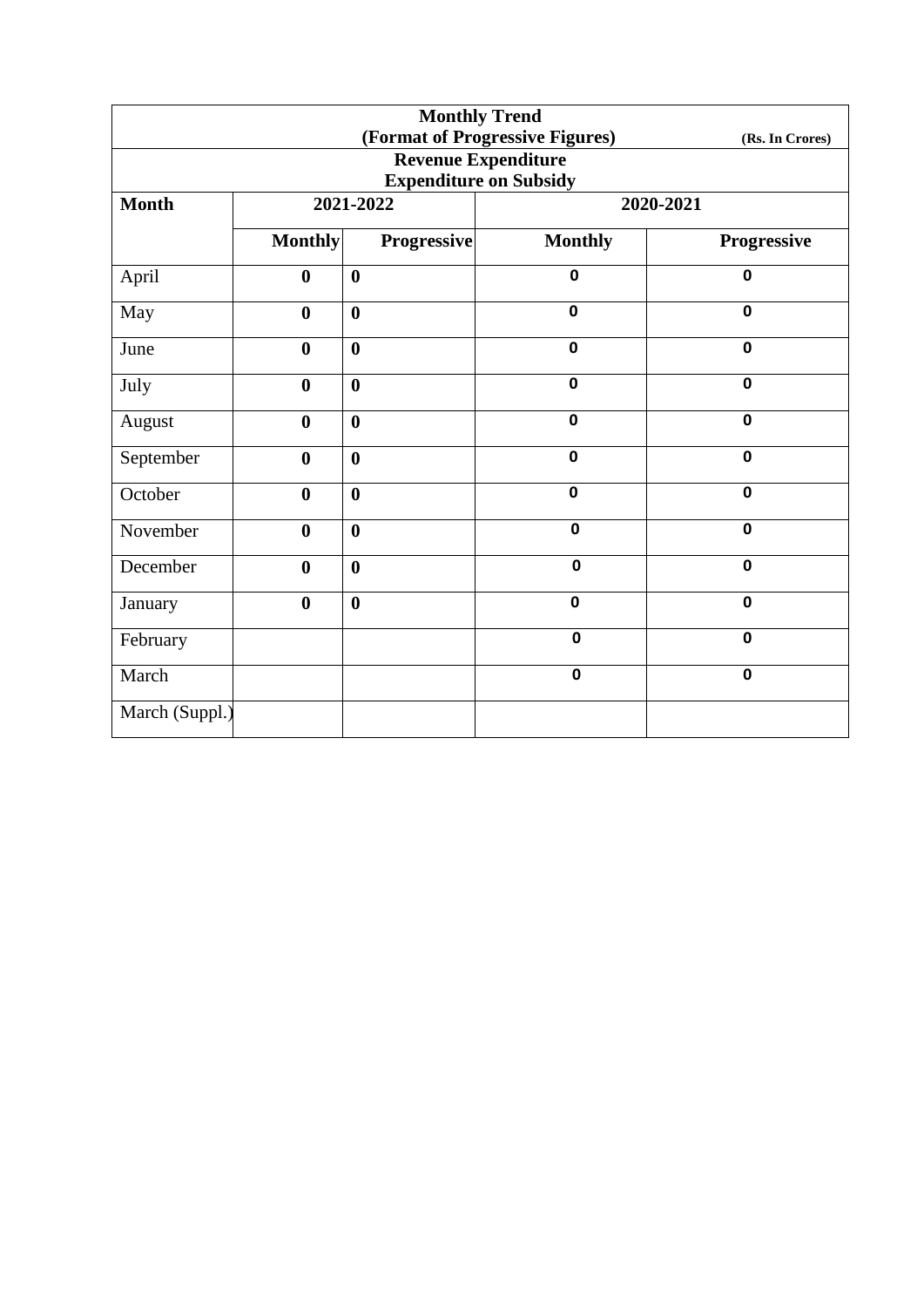| <b>Monthly Trend</b><br>(Format of Progressive Figures) |                 |                    |                |                    |  |  |
|---------------------------------------------------------|-----------------|--------------------|----------------|--------------------|--|--|
|                                                         | (Rs. In Crores) |                    |                |                    |  |  |
| <b>Capital Expenditure</b>                              |                 |                    |                |                    |  |  |
| <b>Expenditure on Capital Account</b>                   |                 |                    |                |                    |  |  |
| <b>Month</b>                                            | 2021-2022       |                    | 2020-2021      |                    |  |  |
|                                                         | <b>Monthly</b>  | <b>Progressive</b> | <b>Monthly</b> | <b>Progressive</b> |  |  |
| April                                                   | $-1.84$         | $-1.84$            | 17.83          | 17.83              |  |  |
| May                                                     | 292.04          | 293.88             | 245.67         | 263.50             |  |  |
| June                                                    | 142.90          | 436.78             | 306.94         | 570.44             |  |  |
| July                                                    | 611.84          | 1048.62            | 149.37         | 719.81             |  |  |
| August                                                  | 690.64          | 1739.26            | 429.08         | 1148.89            |  |  |
| September                                               | 1033.27         | 2772.53            | 254.87         | 1403.76            |  |  |
| October                                                 | 823.72          | 3596.25            | 830.52         | 2234.28            |  |  |
| November                                                | 807.58          | 4403.83            | 806.58         | 3040.86            |  |  |
| December                                                | 855.51          | 5259.34            | 1101.46        | 4142.32            |  |  |
| January                                                 | 1313.94         | 6573.28            | 726.69         | 4869.01            |  |  |
| February                                                |                 |                    | 1122.71        | 5991.72            |  |  |
| March                                                   |                 |                    | 4506.02        | 10497.74           |  |  |
| March (Suppl.)                                          |                 |                    |                |                    |  |  |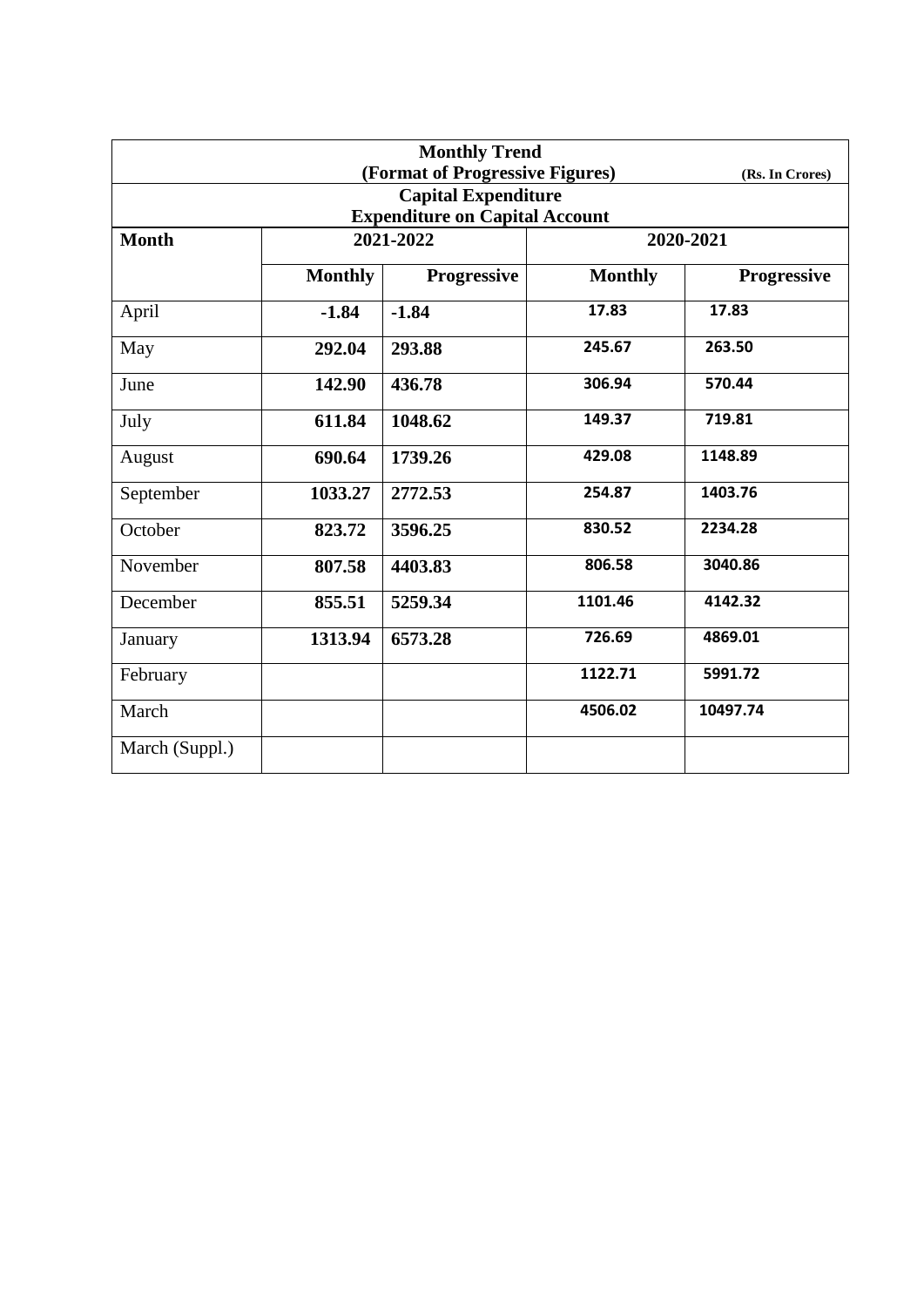|                                                    |                  | <b>Monthly Trend</b> |                |             |  |
|----------------------------------------------------|------------------|----------------------|----------------|-------------|--|
| (Format of Progressive Figures)<br>(Rs. In Crores) |                  |                      |                |             |  |
| <b>Capital Expenditure</b>                         |                  |                      |                |             |  |
| <b>Expenditure on Salary/Wages</b>                 |                  |                      |                |             |  |
| <b>Month</b>                                       |                  | 2021-2022            | 2020-2021      |             |  |
|                                                    | <b>Monthly</b>   | Progressive          | <b>Monthly</b> | Progressive |  |
| April                                              | $\boldsymbol{0}$ | $\boldsymbol{0}$     | $\mathbf 0$    | $\mathbf 0$ |  |
| May                                                | $\boldsymbol{0}$ | $\boldsymbol{0}$     | $\mathbf 0$    | $\mathbf 0$ |  |
| June                                               | $\bf{0}$         | $\boldsymbol{0}$     | $\mathbf 0$    | $\mathbf 0$ |  |
| July                                               | 0.28             | 0.28                 | $\mathbf 0$    | $\mathbf 0$ |  |
| August                                             | $\bf{0}$         | 0.28                 | $\mathbf 0$    | $\mathbf 0$ |  |
| September                                          | $\boldsymbol{0}$ | 0.28                 | $\mathbf 0$    | $\mathbf 0$ |  |
| October                                            | $\boldsymbol{0}$ | 0.28                 | $\mathbf 0$    | $\mathbf 0$ |  |
| November                                           | 0.43             | 0.71                 | $\mathbf 0$    | $\mathbf 0$ |  |
| December                                           | $\boldsymbol{0}$ | 0.71                 | $\mathbf 0$    | $\mathbf 0$ |  |
| January                                            | $\bf{0}$         | 0.71                 | $\mathbf 0$    | $\mathbf 0$ |  |
| February                                           |                  |                      | $\mathbf 0$    | $\mathbf 0$ |  |
| March                                              |                  |                      | $\mathbf 0$    | 0.51        |  |
| March (Suppl.)                                     |                  |                      |                |             |  |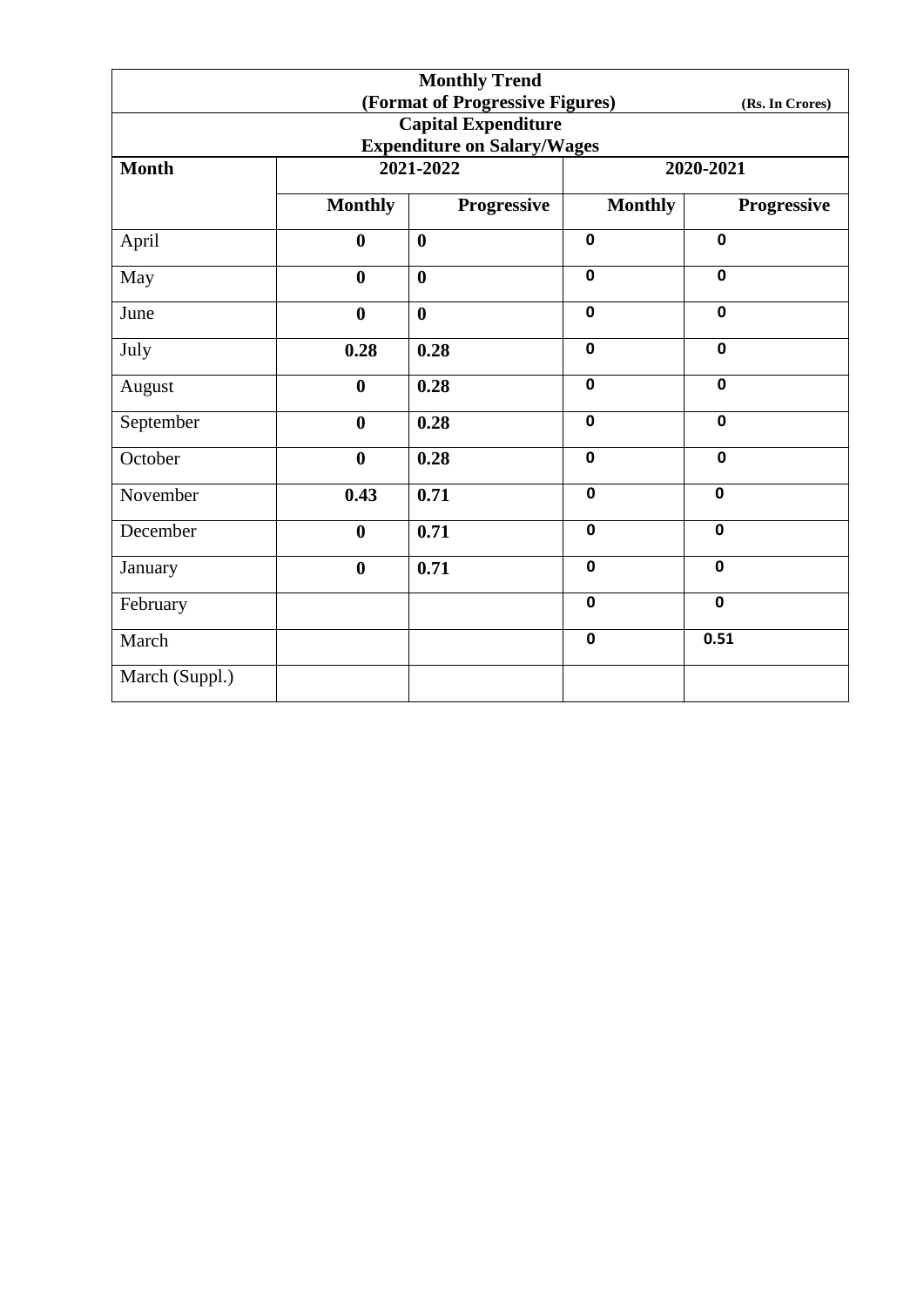|                                                    |                | <b>Monthly Trend</b> |                |                    |  |  |
|----------------------------------------------------|----------------|----------------------|----------------|--------------------|--|--|
| (Format of Progressive Figures)<br>(Rs. In Crores) |                |                      |                |                    |  |  |
| <b>Loans and Advances Disbursed</b>                |                |                      |                |                    |  |  |
| <b>Month</b>                                       |                | 2021-2022            | 2020-2021      |                    |  |  |
|                                                    | <b>Monthly</b> | Progressive          | <b>Monthly</b> | <b>Progressive</b> |  |  |
| April                                              | $\bf{0}$       | $\bf{0}$             | 0.75           | 0.75               |  |  |
| May                                                | 7.50           | 7.50                 | 13.94          | 14.69              |  |  |
| June                                               | 7.90           | 15.40                | 2.90           | 17.59              |  |  |
| July                                               | 1.80           | 17.20                | 4.44           | 22.03              |  |  |
| August                                             | 9.83           | 27.03                | 2.94           | 24.97              |  |  |
| September                                          | 1.50           | 28.53                | 1.33           | 26.30              |  |  |
| October                                            | 14.52          | 43.05                | 7.5            | 33.80              |  |  |
| November                                           | 2.33           | 45.38                | $\mathbf 0$    | 33.80              |  |  |
| December                                           | 2.23           | 47.61                | 6.98           | 40.78              |  |  |
| January                                            | 0.75           | 48.36                | 4.75           | 45.53              |  |  |
| February                                           |                |                      | 0.75           | 46.28              |  |  |
| March                                              |                |                      | 15.36          | 61.64              |  |  |
| March (Suppl.)                                     |                |                      |                |                    |  |  |